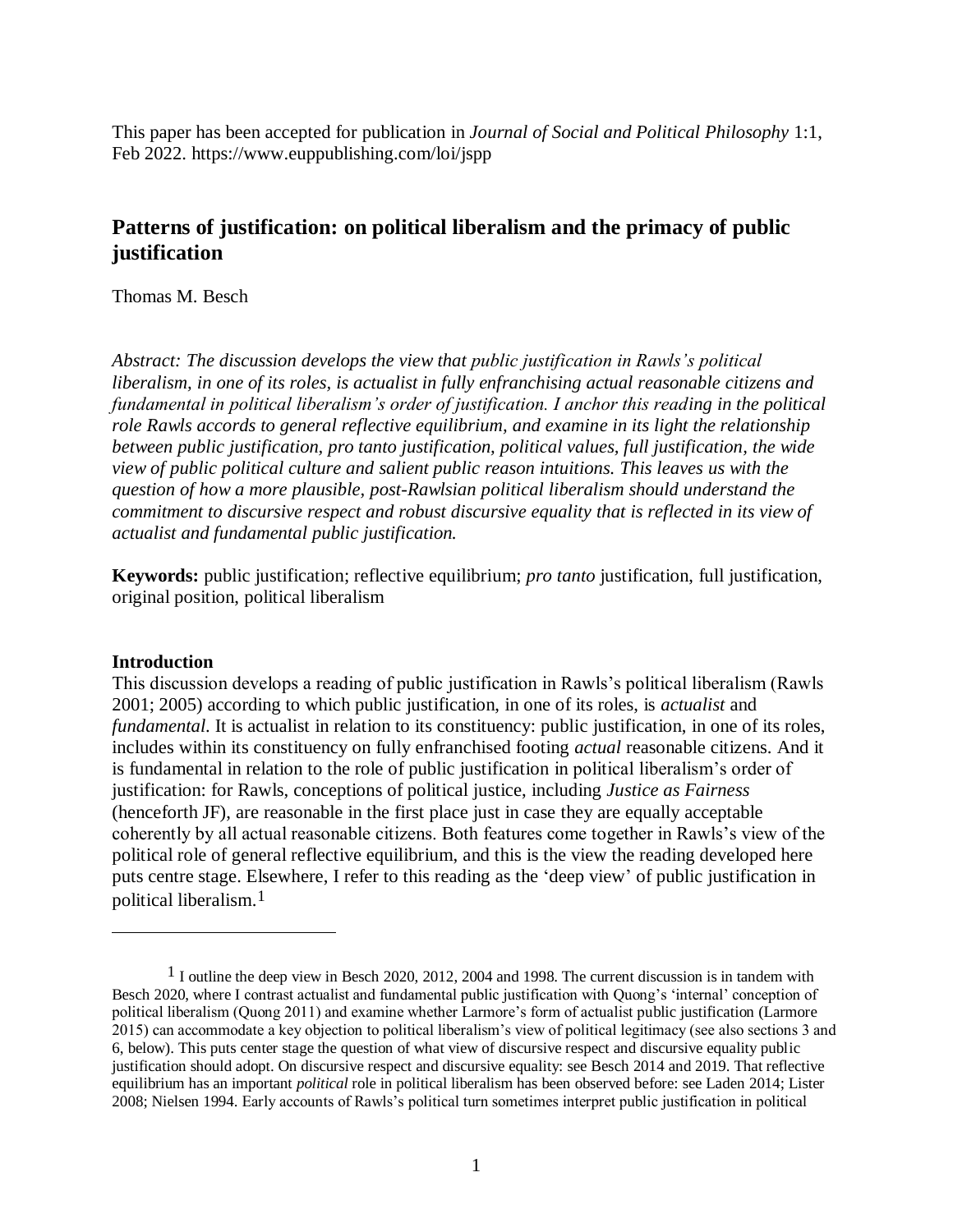To develop this view, I reconstruct in its light the relationship between public justification, *pro tanto* justification, and full justification. I also consider how the constraints of public reason–as they spring from its defining aim, public justification–relate to Rawls's wide view of public political culture and salient public reason intuitions. My focus is on how actualist and fundamental public justification structurally integrates these ideas, and how Rawls compresses into this structure a substantive commitment to liberal political values. It is (mostly) this commitment that indexes Rawls's view of domestic justice to the standpoint of citizens who are reasonable in a problematically substantive sense–which invites familiar concerns about its lack of inclusiveness. This leaves us with a question that is essential for an attempt to salvage Rawls's approach: how should a more plausible, and perhaps more inclusive political liberalism construe the commitment to discursive respect and robust discursive equality that is reflected in its view of actualist and fundamental public justification?

My discussion proceeds as follows. I first provide some needed background before addressing the political role of (general) reflective equilibrium in Rawls's political liberalism, and the relation of this to JF's Original Position. I then discuss the ideas of *pro tanto* justification, completeness, and the nature of political values; full justification and its role in actualist and fundamental public justification; the constraints of public reason and Rawls's wide view of public political culture and salient public reason intuitions.

## **Preliminaries**

 $\overline{a}$ 

I start with the idea of public justification. To say that a political thing,  $\varphi$  (for instance, exercises of political power, political principles, or conceptions of political justice), is publicly justifiable is to say, roughly, that  $\varphi$  is authoritatively acceptable by relevant people–alternatively, it is to say that  $\varphi$  is justifiable by public reasons, that is, reasons that are so acceptable. Rawls employs an idea of public justification at different levels of argument, including one level that is fundamental in political liberalism's order of justification (or so I claim).<sup>2</sup> At this level, public justification seeks equal acceptability by actual reasonable citizens (again, or so I claim). And it is *robustly* public (Postema 1995): φ's equal acceptability by relevant people *constitutes* φ's reasonableness. This makes political liberalism *constructivist* in a weak, justificatory sense (Ronzoni 2010; Besch 2004: section I.1).

In political liberalism, robustly public justification models a demanding form of equal respect. It respects reasonable citizens as equals not only in relation to the content of justice, but also in relation to the *justification* of that content: in taking equal acceptability by such citizens to constitute the reasonableness of salient political things, political liberalism respects these citizens as equal *authorities* or *co-authors* of public justification (Forst 2017a: 134; 2017b). In different terms, it extends them equal discursive respect, or models their robust discursive equality (Besch 2019).

Next, political liberalism extends discursive respect to *reasonable* citizens, but there is little consensus in the field about the content of this idea. For now, only two things matter. First,

liberalism in actualist terms: see Hampton 1989; 1993; Campos 1994; Forst 1994; Gaus 1999; Mulhall and Swift 1999; Estlund 1998.

<sup>2</sup> This refers to the order of justification as *political liberalism* sees that order; but what it sees as fundamental in that order may not be what it *should* see as fundamental in that order. I am indebted to an anonymous reviewer for reasons to highlight this distinction.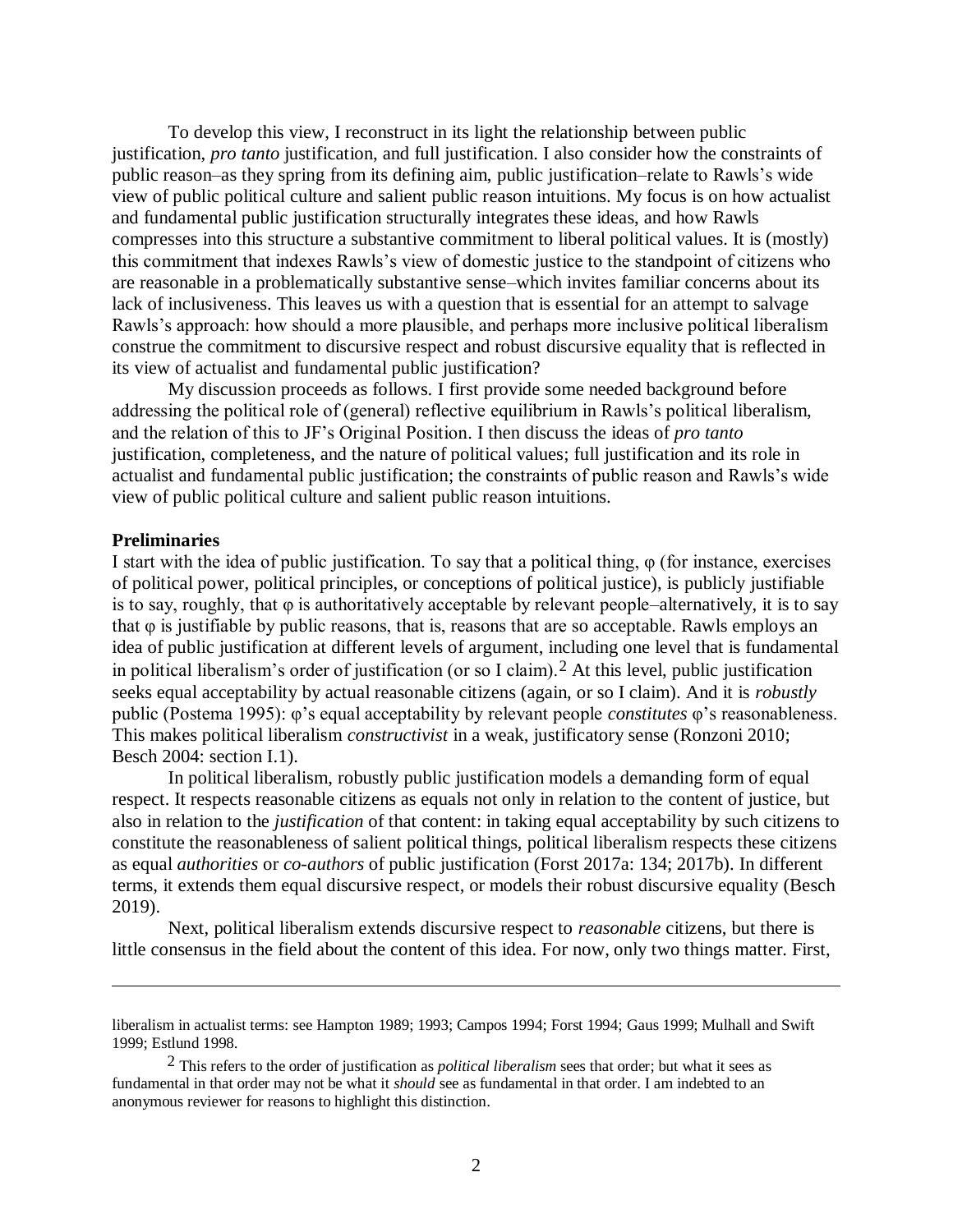Rawls uses a notion of reasonableness at different levels of argument and builds different content into it at different levels (Besch 2012, and 1998: chapter III). For instance, at JF's second stage, 'reasonable' citizens accept JF's substantive principles of justice (see below). But Rawls holds, as well, that JF can be reasonable in the first place only if it is suitably acceptable by 'us', that is, from the standpoint of actual *reasonable* citizens (see below)–and here, reasonableness has different content. What matters now is reasonableness only in this more fundamental, *politically basic* sense (Besch 2012).

I shall assume here that citizens who are reasonable in Rawls's politically basic sense can accept, or at least are not committed to reject, political liberalism's most important political values.3 This entails that reasonable people can accept, or at least are not committed to reject, the view that a conception of justice for the domain of the political of a Western democratic regime should take the form of a political liberalism. A conception of justice, φ, to take this form, must be *liberal* in content and *political* in scope of application and form of justification. φ is liberal in content only if φ prescribes that citizens be allocated rights, liberties and opportunities of special priority and all-purpose means to make use of these things. φ is political in scope of application only if  $\varphi$  regulates the basic structure of a given society only, or its domain of the political.  $\varphi$  is political in form of justification only if  $\varphi$  does two things. First,  $\varphi$  holds that equal acceptability by reasonable citizens justifies politically. And second, φ holds that salient political things fail to meet this equal acceptability standard if some reasonable citizens actually disagree reasonably about these political things–hence: φ attaches a 'populist' (Gaus 1996: 130f) interpretation to that standard such that justification by that standard accords reasonable citizens a high degree of discursive influence in justification, or 'high-purchase' discursive standing (Besch 2019).

Thus, reasonable people are able to accept a selective set of views about how a Western democratic regime should be regulated. As has often been observed, then, reasonableness here requires much more than reasonability, or reasonability plus morality. Epistemically reasonable citizens in good moral standing may or may not be reasonable in Rawls's sense. Accordingly, Rawls's political liberalism from the ground up invites concerns about its inclusiveness (Hampton 1989; Friedmann 2000).

I noted earlier that Rawls employs public justification and reasonableness at different levels of argument. It is hence instructive to consider the structure of his political liberalism.4 On the reading developed here, Rawls's political liberalism centres around two questions. First, should the basic structure of a Western liberal democracy be regulated on the basis of a political and liberal conception of political justice, or some other kind of conception? Second, if it should be regulated on the basis of a political liberalism, what variant of political liberalism should be adopted? Rawls answers the first, more fundamental question in favour of political liberalism: in his view, only a political liberalism, if anything, is equally acceptable by all actual reasonable citizens, and as such can provide a reasonable basis for political legitimacy. And here, he implicates the idea of public justification referred to earlier and puts to work his politically basic idea of the reasonable. My present discussion considers only the role of equal acceptability by

<sup>&</sup>lt;sup>3</sup> I develop this reading of reasonableness in political liberalism in Besch 1998, 2004 and 2012; see also section 4, below.

<sup>4</sup> I elaborate more on the matters discussed in the next two paragraphs in Besch 1998: chapter III, and Besch 2020.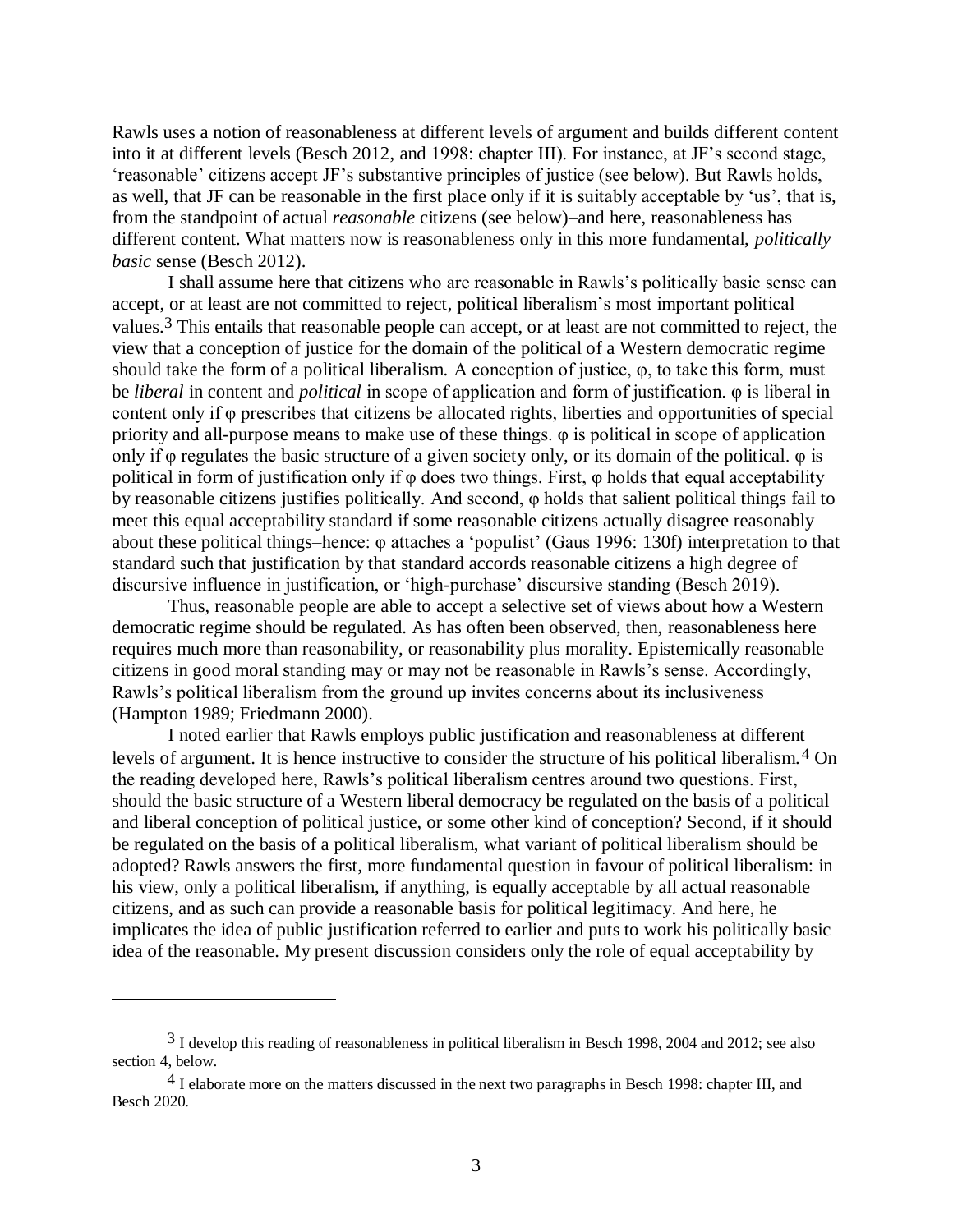reasonable citizens at this level of argument–a level that is fundamental in political liberalism's order of justification.

In order to answer the second question just referred to, Rawls presents JF as one variant of political liberalism. JF itself has two stages of argument. At a first stage, S1, Rawls suggests that reasonable citizens, if they were to reasonably and rationally choose principles of basic justice, would adopt JF's principles and values (Rawls 2001: 80-134). At a second stage of argument, S2, Rawls engages the issue of stability, amongst other things. He defines an ideal of a good citizen–construed as a reasonable (and rational) citizen who accepts JF's principles and values–and argues that a society of such citizens that is well-ordered by JF would be stable (Rawls 2005: 11f, 16f, 22-28, 66-82, 94, 97f; Rawls 2001: 8f, 26-29, 116f). Rawls here uses a non-basic idea of the reasonable to articulate a non-fundamental idea of public justification. The reasonable citizens of JF's well-ordered society are to use JF as a public basis of justification in order to apply JF's principles to matters of basic justice. The question that this idea of public justification helps to address is whether JF could contribute to the stability of a political order under the conditions that JF's principles prescribe.

The conceptualization of public justification at S2 is distinctive for its role at this stage of argument. Public justification here is a hypothetical justification that supposes the hypothetical environment of JF's well-ordered society; it fully enfranchises only the hypothetically reasonable and rational citizens of that society; and it is conception-applying in that it applies JF's contents to salient matters of justice–contents, that is, that these reasonable and rational citizens already endorse. Thus, public justification here is *ideal* justification: it includes in its constituency only the hypothetical reasonable citizens of that hypothetical well-ordered society, and it proceeds on the basis of the principles and values of the conception of political justice that these citizens share. Accordingly, it is *conception-applying*, or *lower-order* in the order of justification, in that it applies a given, putatively reasonable conception of political justice to relevant matters.

Current discussions often construe public justification broadly along the lines of Rawls's conceptualization of public justification at S2, the second stage of argument just referred to, as a form of justification that applies a (putatively) reasonable conception of justice to political matters, and that includes in its constituency either no actual citizens at all, or only reasonable citizens who are assumed to already share a conception of justice and its values as reasonable.5 But what makes a political and liberal conception of justice reasonable to begin with? It is here where a more fundamental, actualist idea of public justification does its work. I now turn to this.

#### **Reflective equilibrium**

 $\overline{a}$ 

To draw out Rawls's commitment to an actualist and fundamental form of public justification, let me consider the political role of his criterion of reflective equilibrium (CRE).<sup>6</sup>

CRE roughly takes the following form (for a conception of political justice, φ, and a set of convictions, *S*):

CRE  $\varphi$  is in reflective equilibrium with a set of convictions, *S*, only if  $\varphi$  coheres with *S*, each member of *S* is well-considered, and *S* is internally coherent.7

<sup>5</sup> For example, consider the approaches surveyed in Lister 2017.

<sup>6</sup> Below, I draw on a reading of this role outlined in more detail in the texts referred to in fn. 3.

<sup>7</sup> See Rawls 2005: 8, 28, 45.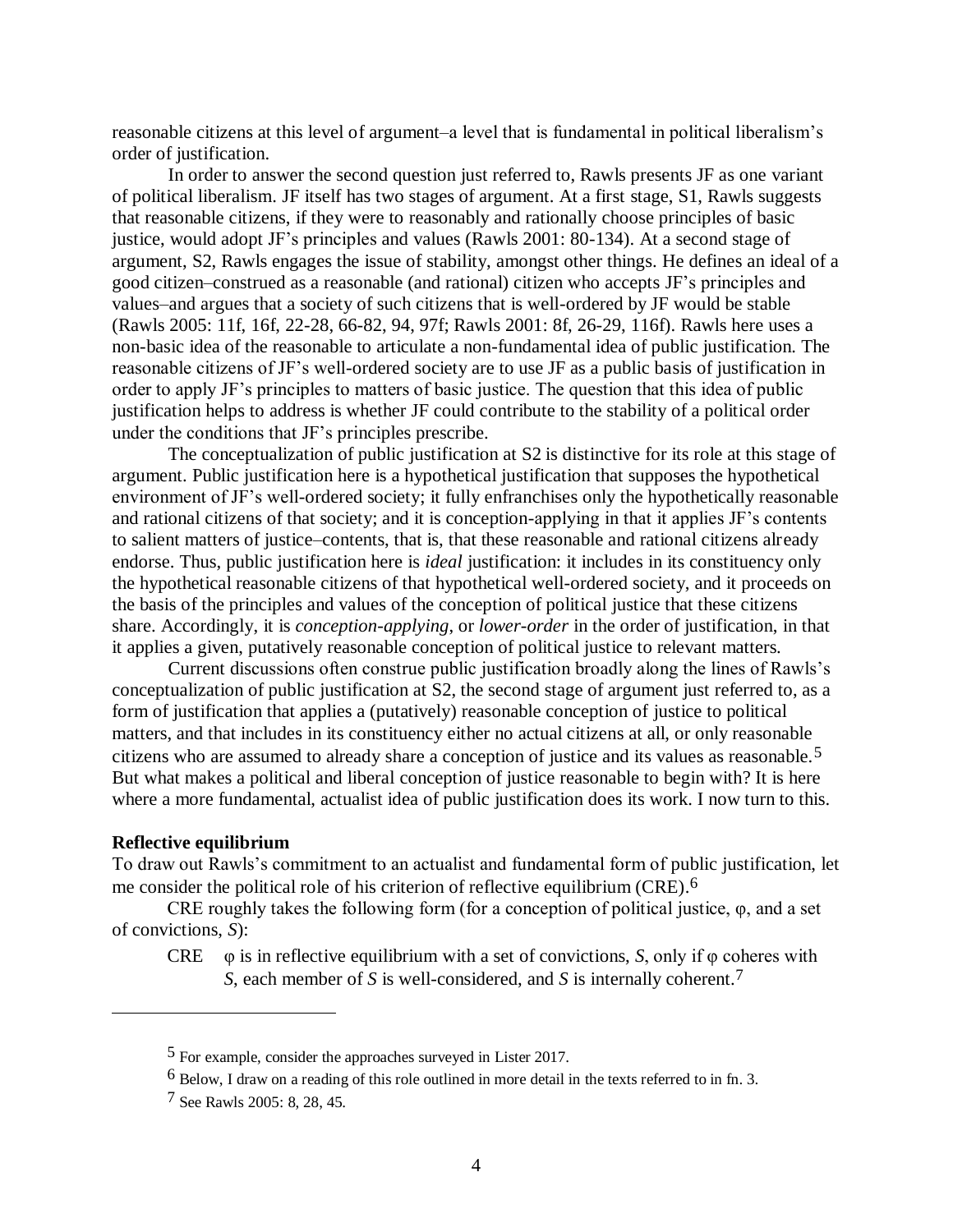From what standpoint, or doxastic perspective, must reflective equilibrium be sought? Rawls distinguishes three candidate standpoints, namely, 'that of the parties in the original position, that of citizens in a well-ordered society, and finally, that of ourselves–of you and me who are elaborating justice as fairness and examining it as a political conception of justice' (Rawls 2005: 28). And he prioritizes the standpoint of 'you and me', *actual* people in the *actual* world. 8 For Rawls, any conception of political justice, 'to be acceptable, must accord with *our* considered convictions, at all levels of generality, on due reflection, or in what I have called elsewhere "reflective equilibrium"' (Ibid: 8; my emphasis). Accordingly, any such conception must articulate, and cohere with, '*our*' considered convictions, and '*[w]e* decide whether the whole conception is acceptable by seeing whether *we* can endorse it upon due reflection' (Ibid: 94; my emphasis). The test of reflective equilibrium hence tests how well a conception of political justice 'articulates *our* more firm considered convictions of political justice, at all levels of generality, after due examination', while a conception 'that meets this criterion' is the one that is reasonable, or most reasonable, 'for *us*' (Ibid: 28; my emphasis).

Next, Rawls premises CRE on the standpoint of actual people, but he supposes that these people are *reasonable*. Rawls, we may assume, takes his own conception of justice, JF, to stand some chance to satisfy CRE. But if the group of actual people for whom JF must meet CRE includes on equal footing people who *cannot* coherently accept political liberalism's most important political values–that is, political liberalism's *un*reasonable people–CRE would from the outset *disqualify* JF. Hence, this group can include on equal footing only people who *can* coherently accept these values, namely, political liberalism's *reasonable* citizens. Rawls assumes that there are such people and that he and (some of) his readers qualify.

But if the reflective equilibria of actual reasonable citizens count, they count *equally*. *Each* reasonable citizen must be able to coherently accept φ in a manner that meets CRE for CRE to be suitably acceptable by all such citizens. This suggests: the reasonableness of a conception of political justice here becomes a function of its ability to attain general reflective equilibrium (Rawls 2001: 31)–or to be equally acceptable coherently by all actual reasonable citizens.<sup>9</sup> To bring this back to public justification, I assume that, in the present context, the view that a relevant political thing (such as a conception of political justice) depends for a relevant political merit (such as its reasonableness) on its equal acceptability by reasonable people may be understood as reflecting a commitment to the public justifiability of that thing, or of the claim that it possesses the relevant merit. With this in mind, the above suggests we attribute to Rawls *Actualist Public Justification* (for conceptions of political justice, φ):

APJ  $\varphi$  is reasonable if and only if  $\varphi$  is equally acceptable coherently by, or publicly

<sup>&</sup>lt;sup>8</sup> This is worth highlighting as Rawls also discusses reflective equilibrium in relation to the reasonable citizens of of a hypothetical society well-ordered by JF: Rawls 2001: 9f. Why does he do this? In his view, political power can be legitimate only if it accords with a conception of justice that is coherently acceptable by the reasonable citizens over whom it is exercised (Besch 1998: chapter IV, and 2020). Thus, the question of what conception of justice is coherently acceptable, and hence can serve as a basis for political legitimacy, arises also from the perspective of the reasonable citizens of a well-ordered society.

 $9$  Rawls also distinguishes narrow from wide reflective equilibrium. Rawls prefers wide equilibrium (Rawls 1974: 8f; 2001: 29-32; 2005: 387f). Note that reflective equilibrium can be wide even if it is *perspectival*, or if some commitments remain *fixed points* throughout an agent's attempt to attain wide equilibrium (see Besch 1998: chapter III). On the reading adopted here, Rawls takes a commitment to political liberalism's most important political values to play the role of such fixed points in the deliberations of reasonable citizens.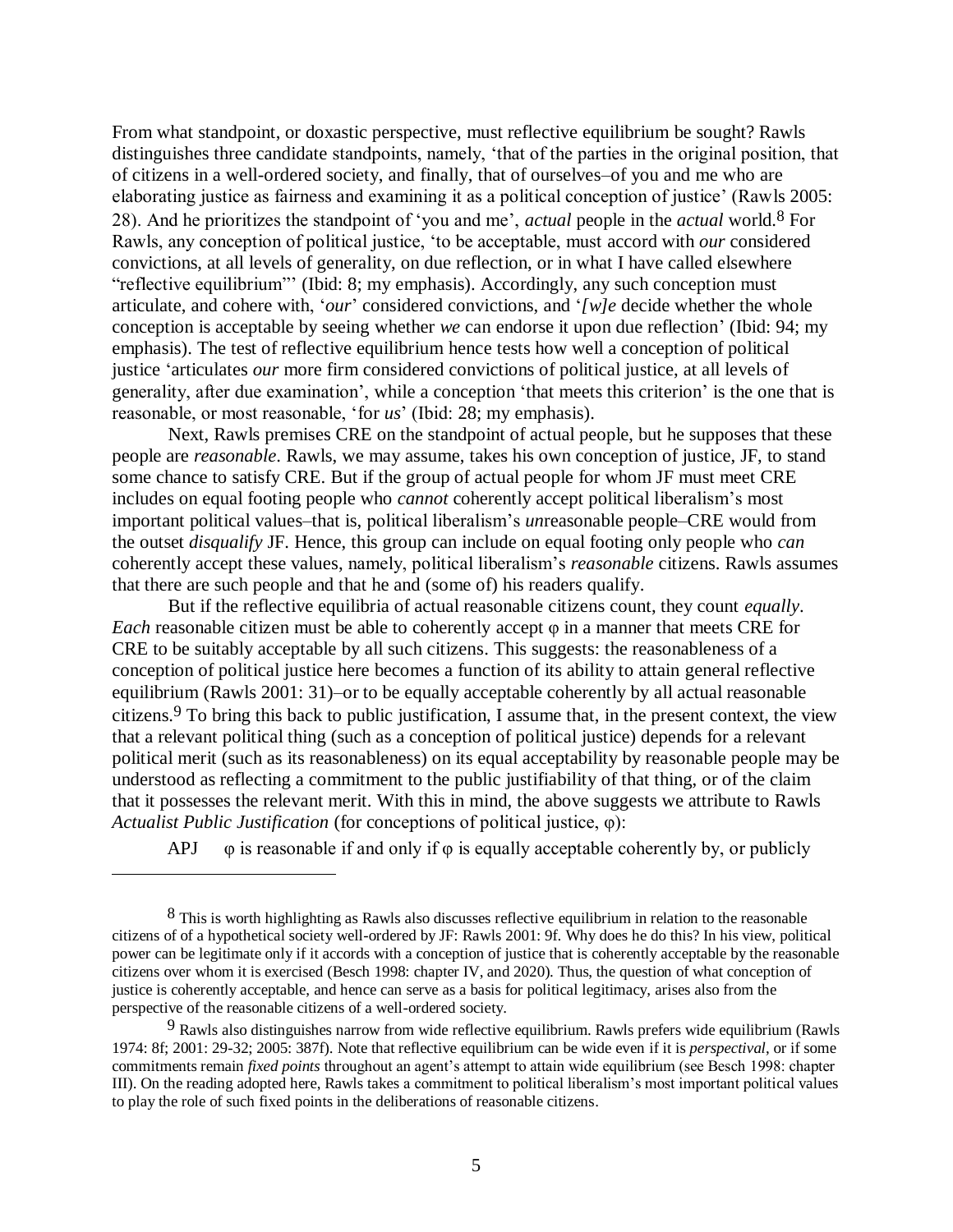## justifiable to, actual reasonable citizens,

where  $\varphi$  is 'equally acceptable coherently' by actual reasonable citizens  $\alpha$  and  $\beta$  only if each can accept φ in a manner that meets CRE, and citizens are 'reasonable' only if they do not reject political liberalism's most important liberal political values (below, I sometimes refer to the kind of reasonableness that APJ-justification confers as 'APJ-reasonableness'). This reads CRE as a condition of public justification–which Rawls in effect confirms when he writes that a conception of justice, when it attains public justification, is affirmed in reflective equilibrium (Rawls 2001: 29; 2005: 388).

In what sense is APJ-justification *actualist*? It is actualist in relation to its constituency: it includes in its constituency on fully enfranchised footing *actual* reasonable citizens in the actual world (as opposed to the non-existent, hypothetical reasonable citizens of a hypothetical, nonexistent society well-ordered on the basis of JF).<sup>10</sup> And in what sense is APJ-justification *fundamental*? It is fundamental in that it plays its role at a level of justification that is fundamental in political liberalism. Arguably, Rawls's view that only a political and liberal conception of political justice can provide a reasonable basis of political legitimacy turns on his view that a political and liberal conception of political justice can be equally acceptable coherently by reasonable citizens (see Besch 1998, chapter III). At any rate, from the above it is plain that APJ-justification is more fundamental in political liberalism's order of justification than ideal public justification. On the one hand, the idea of ideal public justification is part of JF, which is but one of the competing conceptions of political justice that depend for their reasonableness on their equal coherent acceptability by actual reasonable citizens. On the other hand, ideal public justification supposes that the conception of justice it draws on is reasonable, or is shared as reasonable. But APJ-justification establishes what conception, or family of conceptions, is reasonable, or most reasonable, in the first place.

Before I move on, I note, as well, how APJ relates to Rawls's Original Position (OP).<sup>11</sup> In *A Theory of Justice*, Rawls describes OP as modelling an idea of reasonable and rational choice that satisfies pure procedural justice (Rawls 1971: 136ff)–an idea such that if any actual citizen cannot coherently accept OP's results, such as JF's principles of justice, this must signal that person's unreasonableness or irrationality. But Rawls's mature work suggests a different picture:

[OP] models what *we* regard–*you and I, here and now*–as fair and reasonable conditions for the parties [of OP] ... [OP] also models what *we* regard as appropriate restrictions on reasons for adopting a political conception of justice ... Given these features, *we* conjecture that the conception of political justice the parties would select is the conception that *you and I, here and now*, would regard as reasonable and rational and supported by the best reasons. Whether the conjecture is borne out will depend on

<sup>10</sup> Note that there is a difference between inclusion in public justification's *primary* constituency and other forms of inclusion. For instance, it has been argued that political liberalism should engage unreasonable people–for example, through arguments from conjecture (Rawls 2005: 465) or buck-passing strategies (Quong 2011: 236ff). But this does not include them in public justification's primary constituency: it does not recognize them as people for whom φ must be equally acceptable for φ to be APJ-reasonable (see Besch 2012).

<sup>11</sup> Again, this follows Besch 1998 and 2020.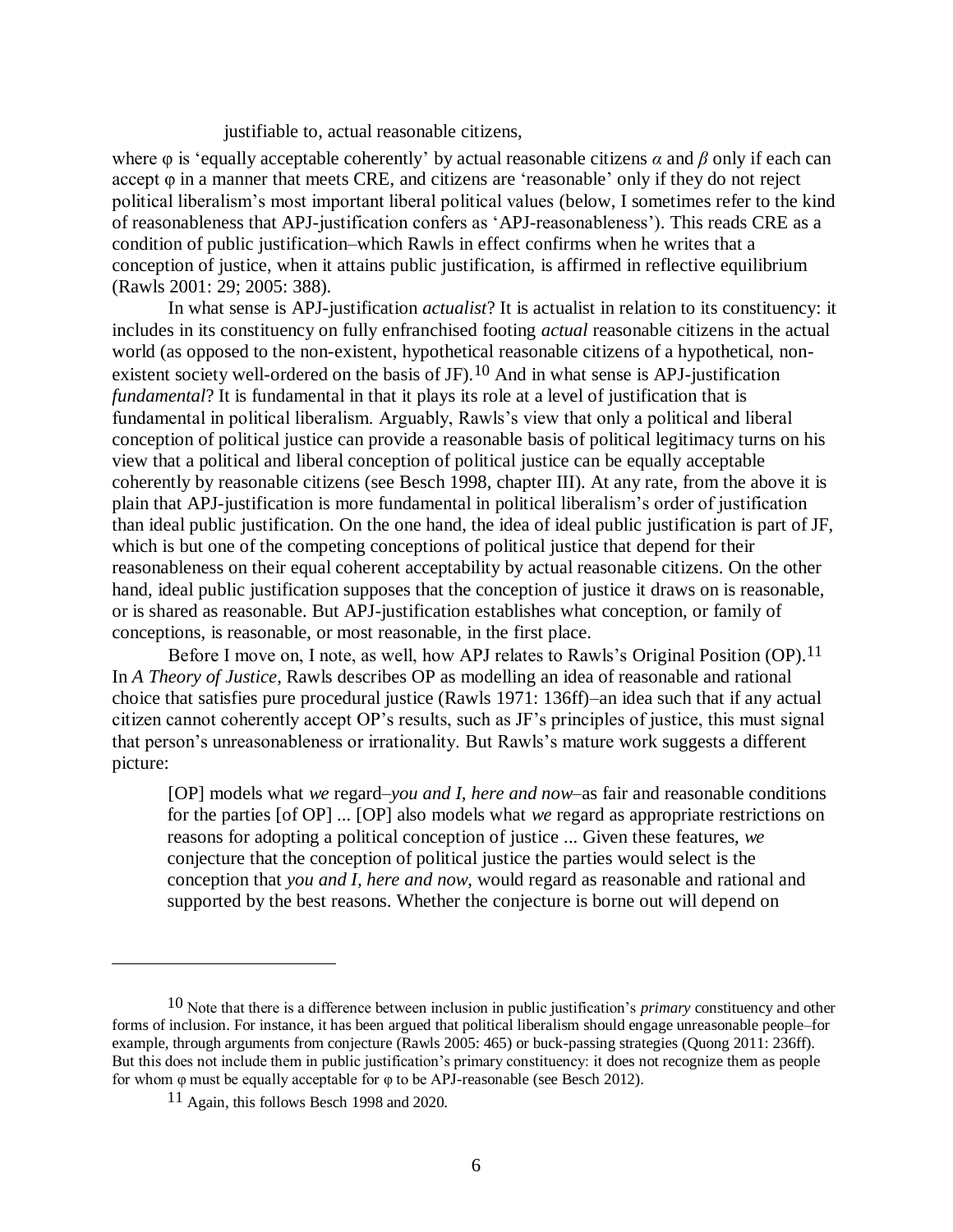whether *you and I, here and now*, can, on due reflection, endorse the principles adopted. (Rawls 2001: 30; all emphases are added.)

OP models what 'you and I, here and now' see as proper constraints on reasons to adopt a conception of political justice. OP's s success as such a model turns on whether OP's results match what 'you and I, here and now' regard as reasonable and rational, or as supported by the best reasons. Accordingly, Rawls refers to OP as 'a means of public reflection and selfclarification' that aims to help 'us' attain 'deeper self-understanding' and 'greater coherence among all our judgements,' with the help of which 'we can attain wider agreement among one another' (Rawls 2005: 26).

What people does Rawls refer to here? As I read him, these are the people for whom JF must be coherently acceptable in order to be APJ-reasonable. This suggests: Rawls offers OP as a tool to clarify implications of the self-understanding of actual reasonable citizens. OP's success as such a tool turns on whether OP's results suitably cohere with their considered judgments– which is something that they assess from their perspective. If OP's results suitably cohere with their self-understanding, then this can advance JF's APJ-justification. But if OP's results do not do this, then OP does not aid JF's APJ-justification–in which case reasonable citizens must decide whether to revise or reject JF. Either way, their considered judgments have the last word.

One upshot is this. It is not the case that if any actual citizen cannot accept OP's results, this must signal their unreasonableness or irrationality. In the case of *actual reasonable citizens*, the dependency is *reversed*: if actual reasonable citizens cannot coherently accept OP's results, then this calls into question the reasonableness of *OP's results* if this is the conclusion favoured by their considered judgments. Thus, in one sense OP *cannot* model pure procedural justice: OP's results depend for their reasonableness on matching the considered judgments of actual reasonable citizens, including considered judgments about what is or is not politically just.

Another upshot is this. Rawls's mature view of the role of OP confirms the fundamental status of APJ-justification. OP does not compete with, but is subservient to APJ-justification in that OP is offered as a tool to assist actual reasonable citizens in clarifying their considered judgments, while its role as such a tool depends on whether its result are equally acceptable by these actual reasonable citizens.

#### *Pro tanto* **justification**

We have seen how actualist and fundamental public justification relates to OP. I now address two additional ideas of justification that surface in Rawls's *Reply to Habermas* (Rawls 2005: 372-434)–*pro tanto* and full justification. What matters here is their relationship to actualist and fundamental public justification. I start with *pro tanto* justification.

What is *pro tanto* justification? Rawls answers with a focus on the justification of *conceptions of political justice*. To justify a conception of political justice, φ, *pro tanto* is to show, or demonstrate, that φ offers an ordering of political values that is 'complete',

[t]hat is, the political values specified by it can be suitably ordered, or balanced, so that those values alone give a reasonable answer *by public reason* to all or nearly all questions concerning constitutional essentials and basic justice. This is the meaning of *pro tanto* justification. By examining a wide range of political questions to see whether a political conception can always provide a reasonable answer we can check to see if it seems to be complete. (Rawls 2005: 386; see also 454ff; first emphasis is added.)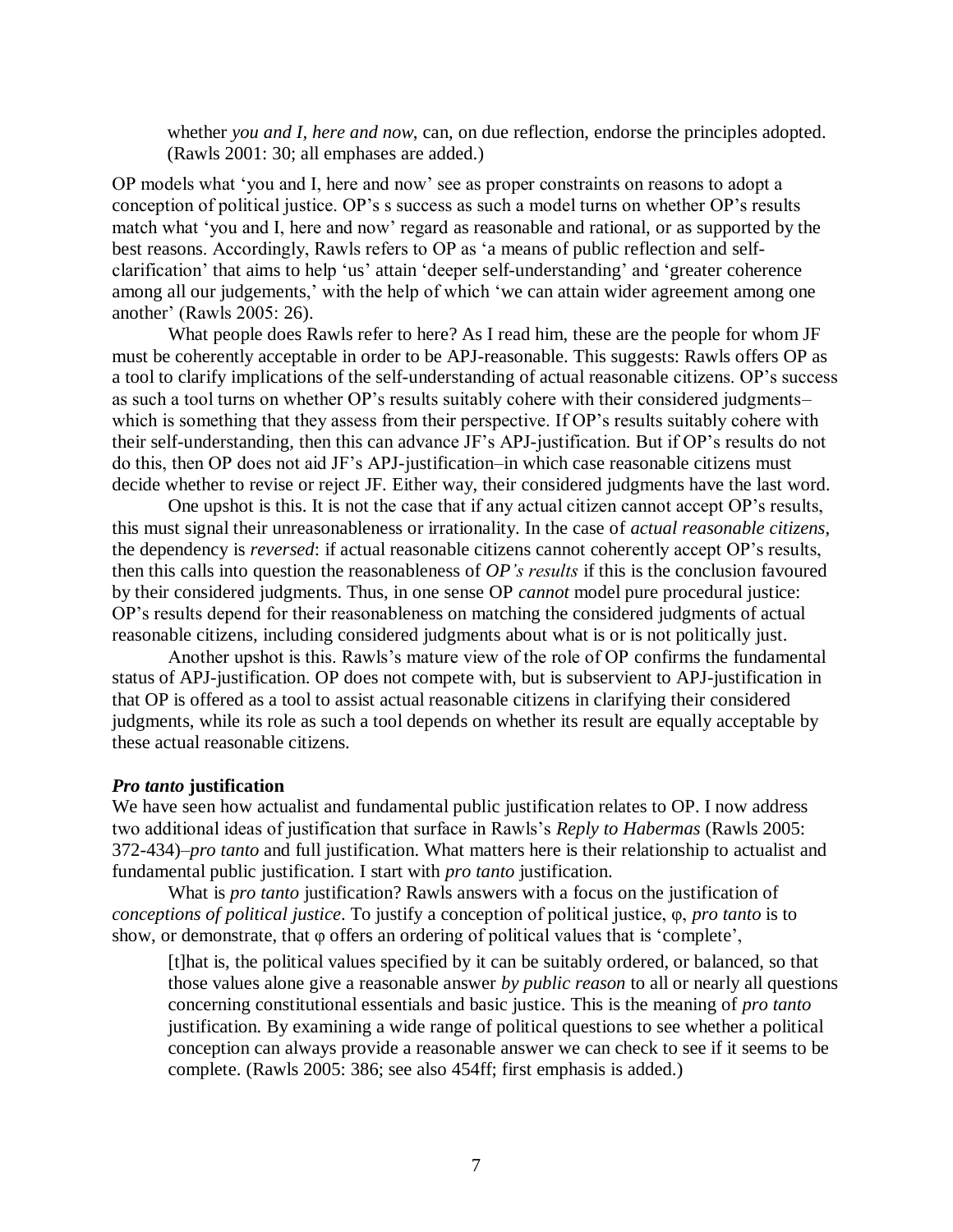How does this contribute to the *justification* of a conception of political justice? One part of an answer surfaces in Rawls's claim that φ, when it is complete, answers 'all or nearly all questions concerning constitutional essentials and basic justice' *by public reason*–where public reason 'aims for public justification' (ibid: 465), or equal acceptability by reasonable citizens. Another part is entailed in the view that completeness is attained by ordering *political values*. I first address political values and then tie in public reason. After this, I consider degrees of completeness and different views of *pro tanto* justification. An answer to the question just asked will then emerge.

Rawls's view of political values is sophisticated. They share three features.<sup>12</sup> Two are prominent:

- (i) if  $\delta$  is a political value, then  $\delta$  is part of, or entailed in, the public political tradition of a relevant society, S; as Rawls exclusively focuses on the USA of his time with its liberal political tradition, as a value that is part of this tradition,  $\delta$  is also liberal in content);
- (ii) if  $\delta$  is a political value, then  $\delta$  applies to S's domain of the political *only*.

Rawls calls values 'general' if they are non-political in the sense of (ii), or in relation to their scope of application. He calls values 'comprehensive' if they are non-political in the sense of (i), their source or origin. He stipulates that all comprehensive values are general. And he assumes that all comprehensive values not only are not equally acceptable by all reasonable citizens, but that they are the subject of (actual or probable) reasonable disagreement between them.

This brings us to a third feature of political values. It is reflected not in what Rawls says about their nature, but in the use he makes exclusively of ideas or conceptions that he claims to be political values. Rawls assumes not only that there are values that are coherently acceptable by all reasonable citizens, but also that there are values that no such citizen can coherently reject (call the latter values 'reasonably non-rejectable'). Rawls assumes, as well, that values of the two kinds are not comprehensive, but political. This suggests,

(iii) if  $\delta$  is a political value,  $\delta$  has membership in the only family of values that includes values that are coherently acceptable by all reasonable citizens and values that are reasonably non-rejectable.

This ties completeness to public reason and its aim, public justification. If  $\varphi$  answers relevant political questions on the basis of political values, these answers are based on values that are acceptable, if not non-rejectable, by all reasonable citizens. Other things being equal, then, these answers can be used in public reason, or reasoning under the aim of equal acceptability by all reasonable citizens, when these questions arise in political practice. This renders φ useful, and recommends it, if we also assume that conceptions of political justice should be able to offer guidance in such matters that is consonant with that aim. Thus: to justify φ *pro tanto* is to show that  $φ$  is useful in this way.

Correspondingly, Rawls-type completeness can come in degrees. Several conceptions of political justice might provide answers 'to all *or nearly all* questions concerning constitutional essentials and basic justice', while some might be better at this than others–for example, φ1 might provide *more* or *more important* answers than φ2. Consequently, there are at least two

<sup>&</sup>lt;sup>12</sup> This follows Besch 1998: chapter I. See also Leland and Wietmarschen 2012.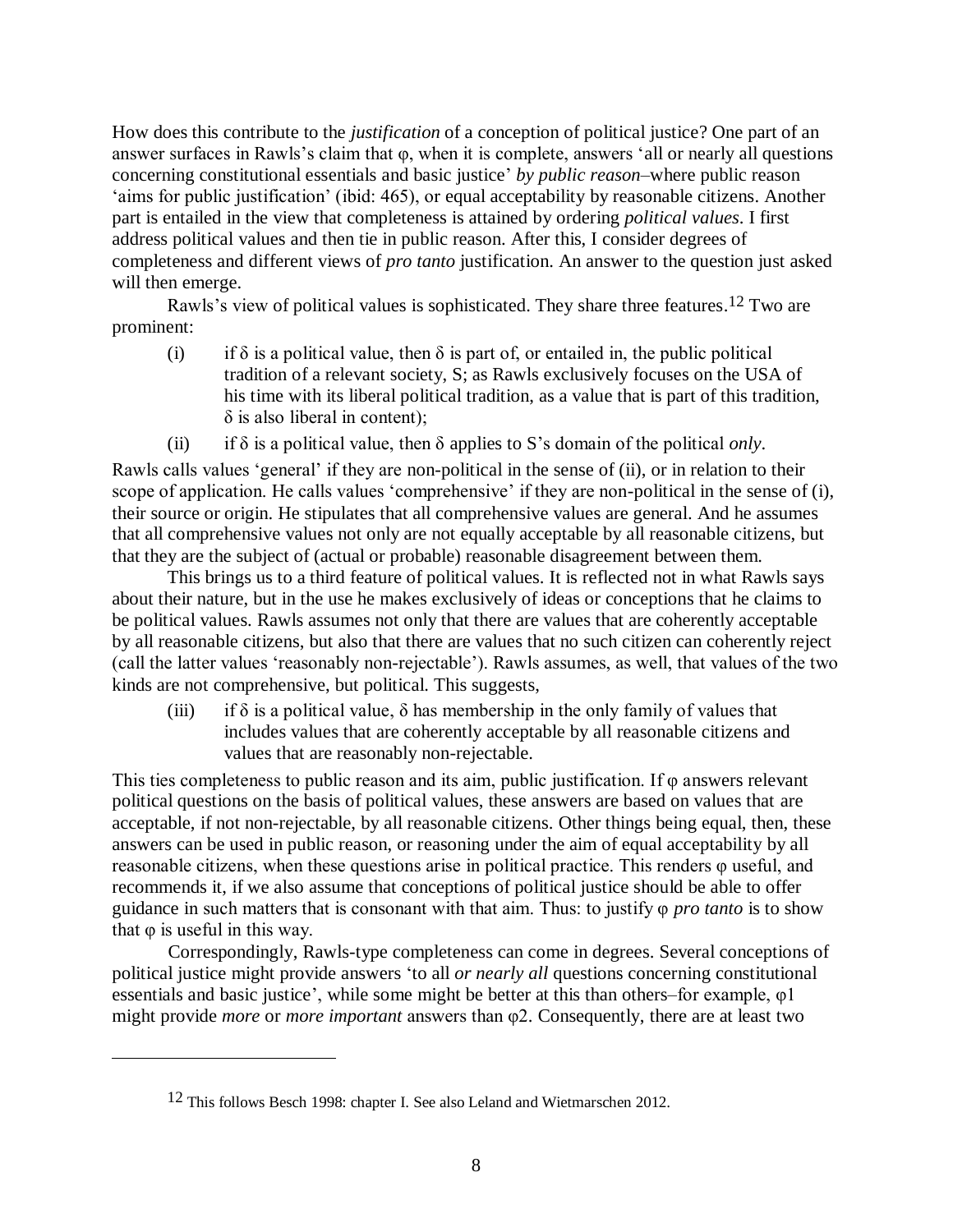readings of *pro tanto* justification. On a strong reading, φ possesses *pro tanto* justification not simply if φ passes the threshold of completeness, but only if φ provides an ordering of political values that is *more* complete than the orderings offered by φ's competitors. On a weak reading, φ possesses *pro tanto* justification already if φ passes the threshold of completeness.

On the strong reading, to reject a *pro tanto* justifiable conception of political justice is to reject the conception that *best* serves the aim of public justification, or that is *most* useful, given that aim. But this, I take it, cannot be reasonable on Rawls's account. On the weak reading, to reject a *pro tanto* justifiable conception does not mean to reject the most useful conception so long as there is another *pro tanto* justifiable conception that is more complete, and hence more useful. And here, it can be reasonable to reject a *pro tanto* justifiable conception; in fact it can be unreasonable *not* to do so.

Which reading sits better with Rawls's views? This seems to be the weak reading. In his later writings, Rawls uses the label 'political liberalism' as referring to a family of conceptions of justice (see Rawls 2005: 450ff). Each family member provides an ordering of political values, and so will possess *some* degree of completeness and be able to attain *some* degree of *pro tanto* justification. And, of course, Rawls assumes that it is, or can be, reasonable to accept JF at the expense of other members of that family. But then it can be reasonable to reject a conception of political justice even if it attains (a degree of) *pro tanto* justification. This suggests the weak reading. So construed, the possession of (*some* degree of) completeness and the ability to attain (*some* degree of) *pro tanto* justification are best seen as markers of a conception's membership in the family of political liberalism.

Does this answer why demonstrating completeness contributes to justification? Not yet. Consider how *pro tanto* justification relates to public justification. Two possibilities are these:

- I1 Public justification identifies the set of APJ-reasonable conceptions of political justice, while *pro tanto* justification shows, or is part of what identifies, which member in this set is most useful.
- I2 To demonstrate that a conception of political justice possesses *pro tanto* justification is part of, or contributes to, its public justification: to demonstrate completeness is to show that φ can be used in ways that are APJ-reasonable.

Which interpretation is preferable? Both seem plausible, given the few things Rawls says about *pro tanto* justification in relation to conceptions of political justice. Still, the above recommends I2. Why?

I assume that all APJ-reasonable conceptions of political justice are political liberalisms. If so, all possess some degree of *pro tanto* justification. But if we know that φ is APJ-reasonable, what job could be served by showing that φ is also *pro tanto* justifiable? That is, it seems that I1 would have to construe *pro tanto* justification in terms of the *strong* reading of such justification identified earlier. *Pro tanto* justification makes a contribution to the justification of an APJreasonable conception if such a conception possesses *pro tanto* justification only if it *best* serves the aim of public justification, or is *most* useful, given that aim. As we have seen, though, there are reasons to prefer the weak reading of *pro tanto* justification–this suggests I2. According to I2, *pro tanto* justification is part of public justification, or, perhaps, a modality of it. On this reading, in order to show that φ is publicly justifiable in APJ's sense, one thing to do is to show that  $\varphi$  is useful in the sense that  $\varphi$ 's political values can provide APJ-reasonable answers to 'all or nearly all' questions about constitutional essentials and matters of basic justice.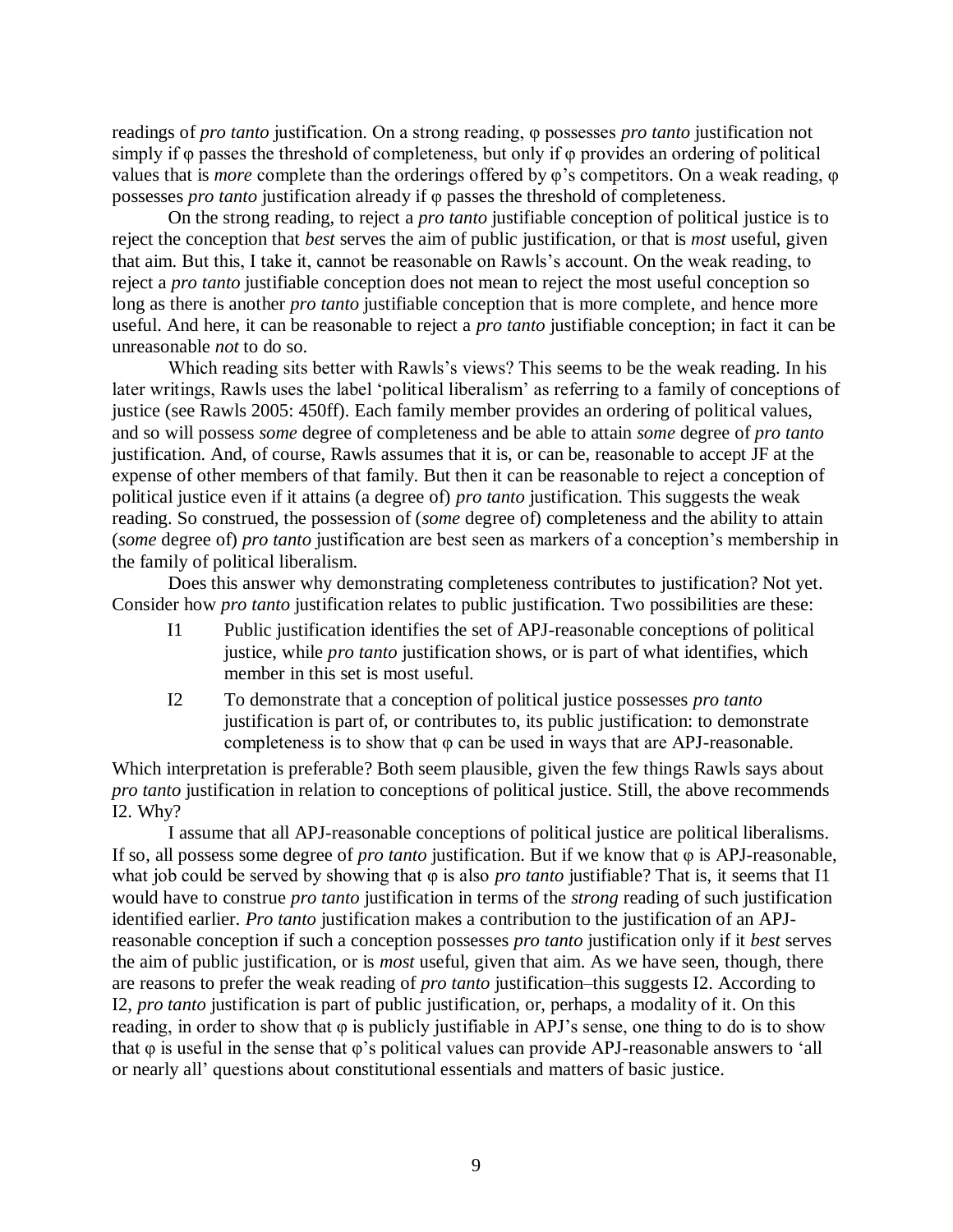Not least, we can distinguish in Rawls's view of *pro tanto* justification a structural and a substantive element. Structurally, *pro tanto* justification is a form of justification that proceeds by demonstrating that a candidate conception of political justice can answer a relevant corpus of relevant questions on the basis of values that are equally acceptable by all relevant people, so that these people can use these answers when they reason publicly, under an aim of equal acceptability by relevant people. Rawls grafts on this structure a substantive commitment to political liberalism's political values–values that are indexed to a *given* political tradition, that are *liberal* in content, that apply to the domain of political *only*, and, importantly, that are equally acceptable, if not non-rejectable, by political liberalism's reasonable citizens.

That Rawls's political liberalism indexes *pro tanto* justification to political values is unsurprising, given its commitment to extend equal discursive respect to actual reasonable citizens. But we can disentangle Rawls's insight that completeness matters for the reasonableness of a conception of political justice from his view of the scope of discursive respect. If we believe that discursive respect should not be restricted to political liberalism's reasonable citizens (at least not prior to further argument), we can agree that a conception of political justice must be complete, but disagree with or bracket the claim that its completeness must be a function of its ordering exclusively of Rawls-type political values.

At any rate: even within Rawls's framework, we cannot know in terms of what values completeness must be demonstrated unless we know what values are equally acceptable, if not non-rejectable, by all relevant people. And for this, we need to know who should be accorded discursive respect in public justification. Rawls-type political values (and they alone) may enter the pool of values in terms of which completeness must be demonstrated just in case these values (and they alone) are equally acceptable, if not non-rejectable, by all relevant people.

## **Full justification**

Rawls claims that a conception of political justice must be capable of 'full justification' (Rawls 2005: 386). What is this? Full justification

is carried out by an individual citizen as a member of civil society. (I assume that each citizen affirms both a political conception and a comprehensive doctrine.) In this case, the citizen accepts a political conception and fills out its justification by embedding it in some way into the citizen's comprehensive doctrine as either true or reasonable, depending on what the doctrine allows. (Ibid.)

Roughly: a conception of political justice,  $\varphi$ , has full justification for an agent if she accepts  $\varphi$ and  $\varphi$  is (or can be) 'in some way' embedded into her comprehensive doctrine. Thus, full justification involves integrating a conception of political justice with the contents of comprehensive doctrines (or *vice versa*–see below).

Why does this matter? First, full justification matters in relation to the stability of a conception of political justice: when φ attains full justification for an agent, her acceptance of φ is substantiated by her comprehensive doctrine and so can be stable, or more so than it might otherwise be. Second, full justification matters in relation the aim of reasonable overlapping consensus: for φ to attain reasonable overlapping consensus is or involves for φ to attain full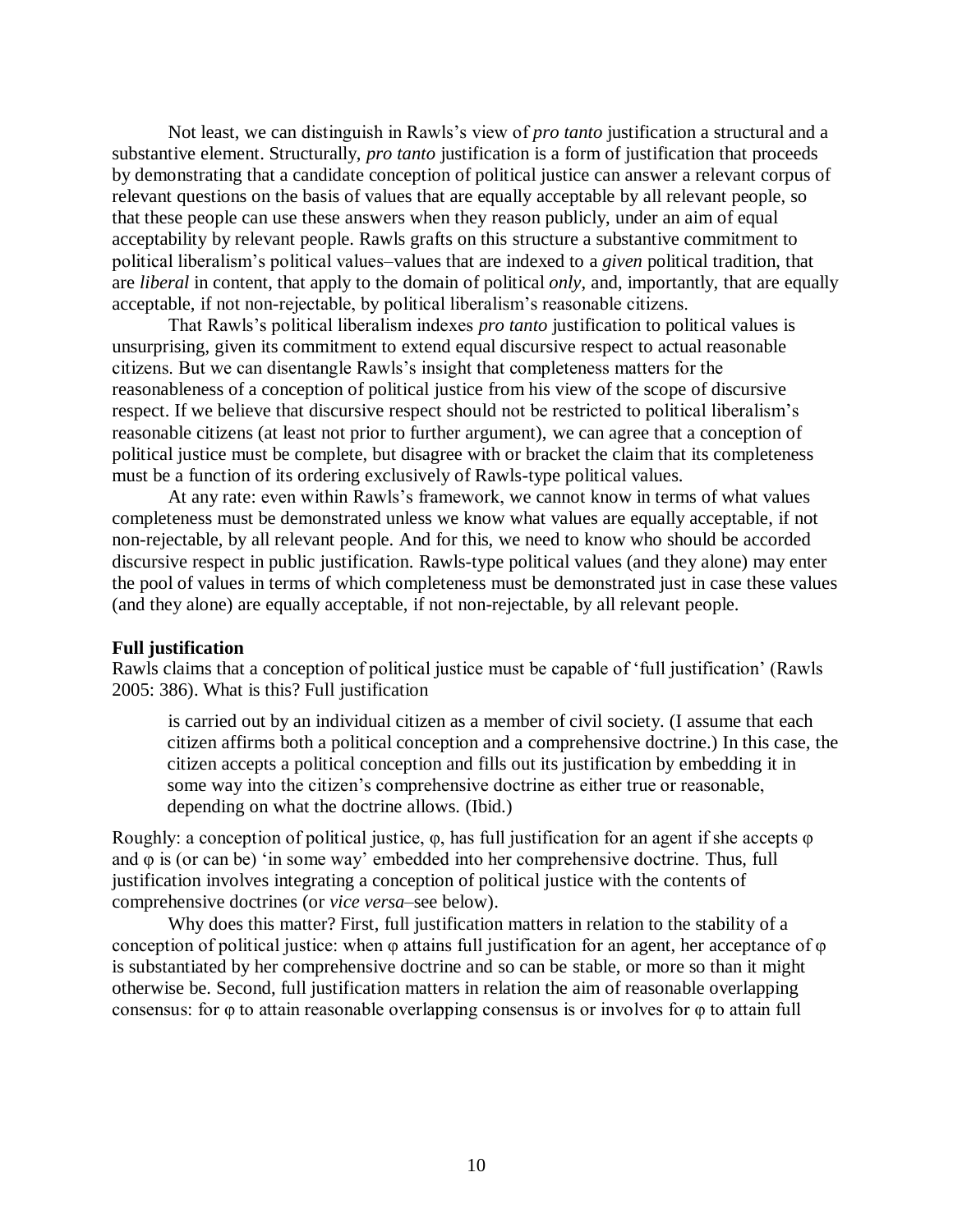justification for each reasonable citizen.<sup>13</sup> Accordingly, third, full justification seems to matter for public justification–at least if we for now assume that φ, to attain reflective equilibrium for each reasonable citizen, must be capable of full justification for each of them. Especially the third reason makes full justification relevant here.

Here, then, are two observations. First, if full justification (partly) is a matter of embedding a conception of justice into an agent's comprehensive doctrine, then it can come in degrees. One conception, φ1, might be able to integrate more fully with the contents of Betty's comprehensive doctrine (that is, her comprehensive views) than another, φ2; hence, φ1 might be able to be more fully justified for her than  $\varphi$ 2.

Second, to require conceptions of justice to be capable of full justification seems to *elevate* the role of comprehensive doctrines in public justification. The above suggests this:

1. To be publicly justifiable–that is, to meet APJ–φ must be coherently acceptable by each reasonable citizen in a manner that meets CRE, the criterion of reflective equilibrium. To this end, φ must be capable of full justification for each reasonable citizen: after all, if φ cannot integrate *at all* with their respective comprehensive doctrines, how could it be coherent for them to accept  $\varphi$ ? The point: as  $\varphi$ 's public justifiability depends on its capacity for full justification, φ must be tailored to the contents of the comprehensive doctrines of the citizens for whom φ must be capable of full justification.

But Rawls *denies* the conclusion. He stresses that the contents of comprehensive doctrines 'have no normative role in public justification' (Rawls 2005: 387)–which implies that a conception of political justice must *not* be tailored to the contents of any comprehensive doctrine. What is in play here is political liberalism's signature commitment to justificatory neutrality (Larmore 2015: 67), that is, the view that public justification should avoid justifiers or reasons, widely conceived, that are the subject of reasonable disagreement–construed as disagreement that can arise between reasonable citizens (Rawls 2005: 55; Larmore 2015: 68-74; Macedo 1991: 47, 71). For Rawls, no conception of political justice counts as equally acceptable by all reasonable citizens that is, or is based on what is, the subject of (actual or probable) reasonable disagreement. And he stipulates that *all* comprehensive views are the subject of reasonable disagreement. Hence, for Rawls, *no* comprehensive view can serve as a justifier or reason in public justification.

Thus, political liberalism reaches an impasse. Its commitment to justificatory neutrality pushes it to deny comprehensive doctrines a justificatory role in public justification–which excludes a justificatory contribution of full justification. But the role it gives to the reflective equilibria of reasonable citizens in public justification pulls in the opposite direction if we assume (plausibly, it seems) that the availability of these equilibria depends on the availability of some level of coherence between a conception of political justice and the comprehensive views of reasonable citizens. And these things are in tension since the requirement of justificatory

<sup>13</sup> Note that Rawls's political liberalism pursues the aim of reasonable overlapping consensus not only in JF's well-ordered liberal society, where all comprehensive doctrines are reasonable, but also under non-ideal conditions in which not all comprehensive doctrines are reasonable. But in non-ideal conditions, it seeks an overlapping consensus only in relation to the reasonable doctrines that are then present (Rawls 2005: 36; Besch 1998: chapter III, and 2020).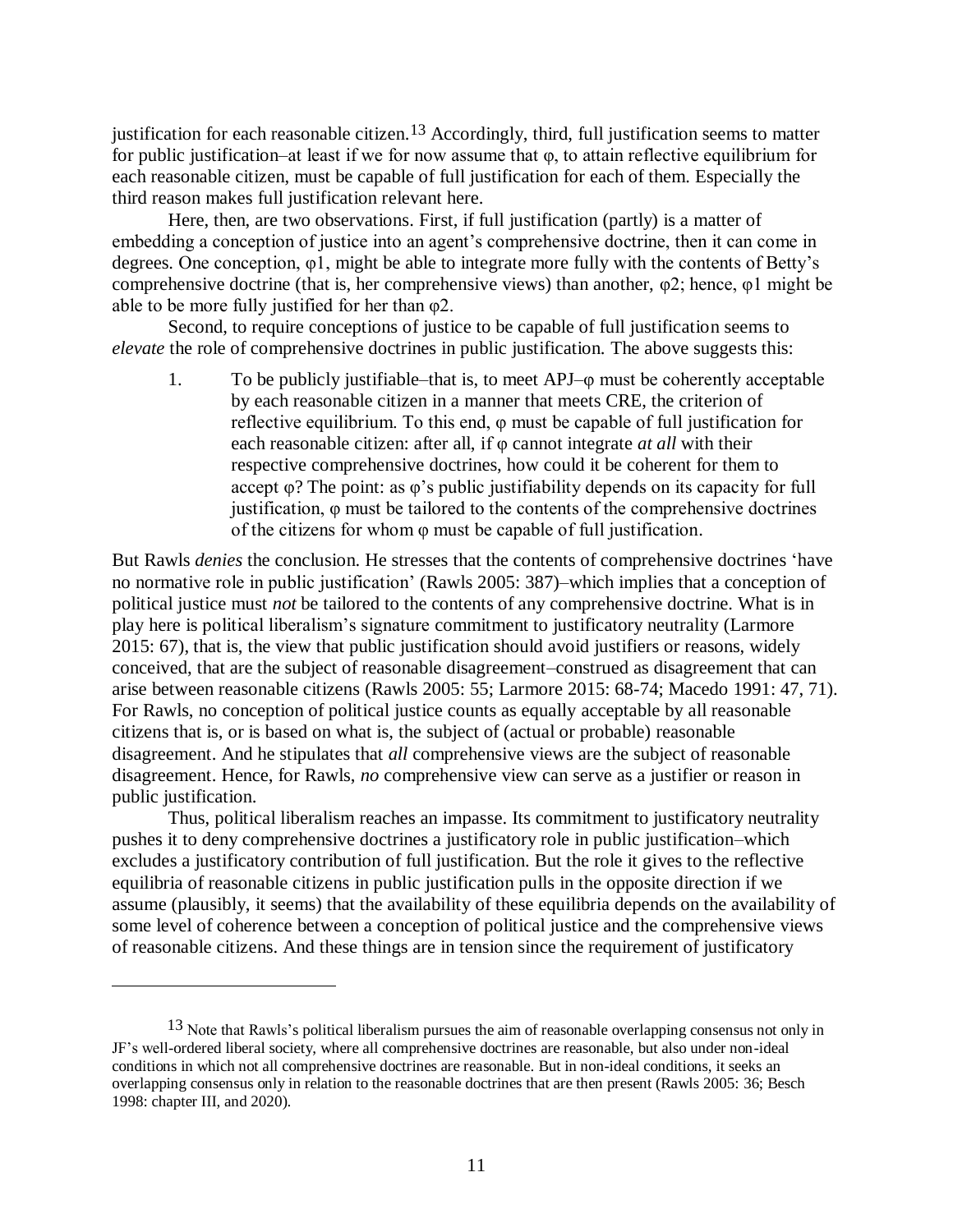neutrality must be satisfied not only in public justification that is carried out *on the basis of* a reasonable conception of political justice (call this conception-*applicative* justification), but also in public justification that establishes such a conception as reasonable *to begin with* (call this conception-*constitutive* justification).

Of course, one way out of this impasse is to *reject* that justificatory neutrality must be satisfied also in conception-constitutive justification. For instance, we might adopt a convergence view of the justification of a conception of political justice that allows political *and* non-political values to serve as justifiers or reasons for a conception of political justice, while we require justificatory neutrality of conception-applicative justifications that apply a convergencejustified conception of justice to matters of basic justice. And that such a conception can attain full justification might matter greatly for its ability to be convergence-justifiable as reasonable.

Rawls does not take this option. Instead, he denies that public justification depends on full justification. Yes, it must be possible to embed a reasonable conception of political justice into the reasonable doctrines of relevant people. But this is not a condition of public justification. If anything, it is a constraint on *comprehensive doctrines*. How? Consider again a passage quoted from earlier:

Public justification happens when all the reasonable members of political society carry out a justification of the shared political conception by embedding it in their several reasonable comprehensive views. In this case, reasonable citizens take one another into account as having reasonable comprehensive doctrines that endorse that political conception, and this mutual accounting shapes the moral quality of the public culture of political society. A crucial point here is that while the public justification of the political conception for political society depends on reasonable comprehensive doctrines, this justification does so only in an indirect way. That is, the express contents of these doctrines have no normative role in public justification; citizens do not look into the content of others' doctrines, and so remain within the bounds of the political. Rather, they take into account and give some weight to only the fact–the existence–of the reasonable overlapping consensus itself. (Rawls 2005: 387.)

While the first sentence is compatible with the view that full justification (and reasonable overlapping consensus) *is* a condition of public justification, the rest of the passage stresses the opposite. Yes, public justification depends on reasonable comprehensive doctrines, but only 'indirectly'. What matters is only that they can be expected to endorse and 'in some way' embed a conception of political justice that reasonable citizens accept as their 'shared political conception'. Accordingly, in publicly justifying such a conception, reasonable citizens 'remain within the bounds of the political'.

As I read this, it puts to work two sets of stipulations. First, the stipulation that reasonable citizens are committed to the view that a conception of political justice must be justifiable on grounds that are equally acceptable by all reasonable citizens. On the assumption that political values alone can serve as such grounds, this commits reasonable citizens to publicly justifying such a conception exclusively on the basis of political values–or to 'remain within the bounds of the political'. Second, Rawls assumes that reasonable citizens affirm reasonable comprehensive doctrines (Rawls 2005: 59), but he stipulates, as well, that reasonable doctrines cohere with the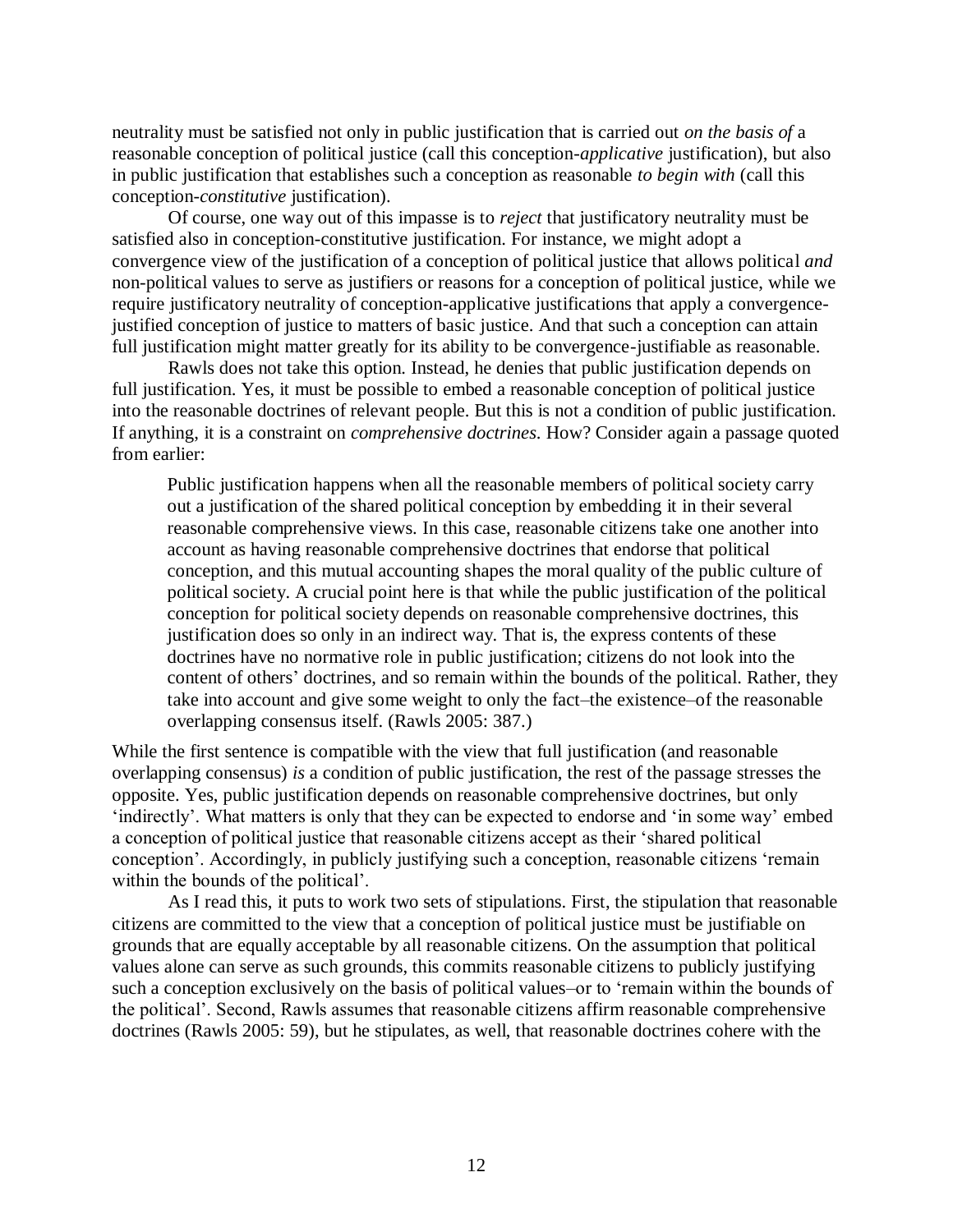commitments of reasonable citizens.<sup>14</sup> Consequently, at least if  $\varphi$  is the only conception of political justice that is so justifiable, reasonable doctrines may be expected to endorse and 'in some way' embed φ.

Thus: public justification does not depend on, but *dominates* full justification, and it does this in a manner that leaves no substantive role to full justification in the selection of a conception of political justice. Call this the *strict view* of full justification. It secures the role of justificatory neutrality as a constraint on conception-constitutive justifications. And it does this by limiting the doxastic material that CRE operates on. Recall: APJ requires φ to be coherently acceptable by reasonable citizens–coherently, that is, in a way that meets CRE. Upfront, this suggests that φ's coherent acceptability depends, as well, on φ's ability to cohere with the comprehensive views of these citizens. But the strict view denies this possibility. And so φ's coherent acceptability can only turn on φ's ability to cohere with the *political values* that reasonable citizens adopt–which by hypothesis are equally acceptable by all reasonable citizens. This, then, is one upshot of Rawls's dictum that a conception of political justice must be 'freestanding' (Rawls 2005: 374ff).

There is an opening for a different view of the role of full justification–call it the *relaxed view.* Rawls, we have seen, concedes that it can be reasonable to reject one *pro tanto* justifiable conception of political justice (or one variant of political liberalism) in favour of another. Now, the public justification of a conception of political justice might not exclusively involve demonstrating its completeness. But assume it mainly takes this form. On the relaxed view, then, considerations of full justification can provide grounds to publicly prefer one *pro tanto* justifiable conception over another if and when it is equally acceptable by all reasonable citizens to let these considerations make this difference. Suppose there are two *pro tanto* justifiable conceptions,  $\varphi$ 1 and  $\varphi$ 2, where  $\varphi$ 1 integrates more fully than  $\varphi$ 2 with the reasonable doctrines of (some) reasonable citizens. On the relaxed view, this provides ground to prefer  $\varphi$ 1, if preferring φ1 for this reason is suitably acceptable.

Should we prefer the strict view or the relaxed view? This is unclear. Both track the priority of the aim of equal acceptability by actual reasonable citizens. The strict view translates this priority into the requirement that justificatory neutrality be satisfied in conceptionconstitutive justifications–this is part of the point of political liberalism's application of the principle of toleration to philosophy (Rawls 2005: 10), and it reflects the depth of its commitment to accord equal discursive respect to actual reasonable citizens (Besch 2020). But the relaxed view often seems in play where Rawls suggests that the compatibility of a conception of political justice with the comprehensive doctrines of reasonable citizens marks an important merit that has to do with its public justifiability. After all, *public justification* happens when reasonable citizens carry out full justification, while CRE conditions the *reasonableness* of a conception of justice. And he concedes that 'acceptable changes' to political principles of justice can be in order if this is needed to suitably attain compatibility with reasonable comprehensive doctrines (Rawls 2005: 65-66).15

<sup>&</sup>lt;sup>14</sup> This differs from Rawls's official view of reasonableness in comprehensive doctrines (Rawls 2005: 59), but it reflects the criterion of their reasonableness actually at work in view. See Besch 1998: chapter II; Mandle 1999: 90-94.

<sup>15</sup> I am indebted to an anonymous referee for a pointer to this passage.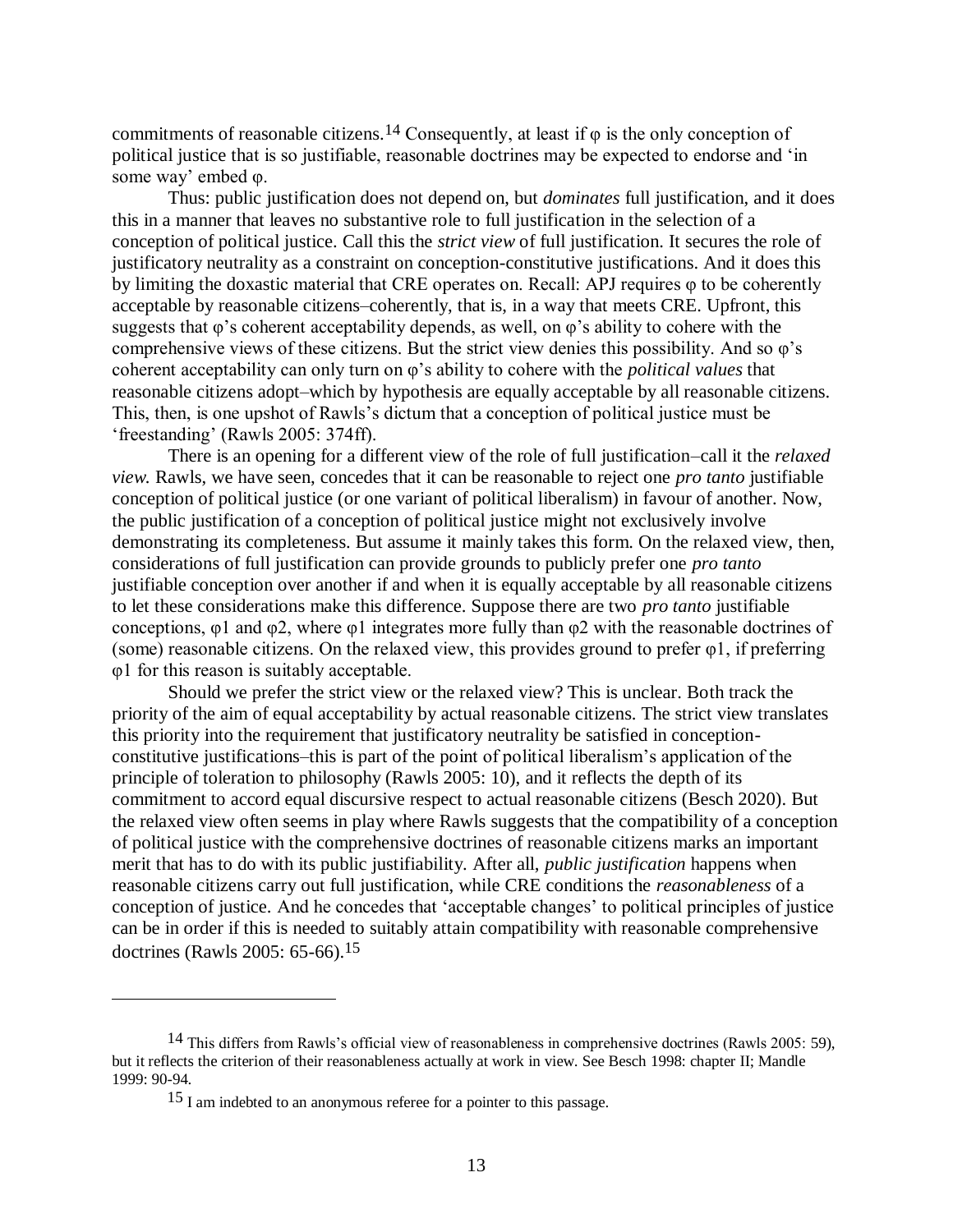But we need not now decide between the strict view and the relaxed view. What matters here is only that both views reflect the fundamental role of public justification.

## **The wide view of public political culture and the public reason intuitions**

Before I conclude, I address two additional matters. First, how does public justification relate to Rawls's 'wide' view of public political culture? Second, how does political liberalism's view of the scope of public justification relate to its idea of political legitimacy and the 'public reason intuitions' (Enoch 2015: 114ff)? I address both matters in turn.

Recall some constraints that Rawls ties into public justification:

- 2. To be publicly justifiable (that is, to meet APJ),  $\varphi$  must be coherently acceptable by each reasonable citizen:
	- (i) φ must hence be based on justifiers or reasons that satisfy justificatory neutrality: these justifiers or reasons must not be the subject of reasonable disagreement;
	- (ii)  $\varphi$  must hence be based on political values only;
	- (iii) φ must hence be based on values that are indexed to a *given* political tradition, that are *liberal* in content, that apply to the domain of political *only*, and that are equally acceptable, if not non-rejectable, by political liberalism's reasonable citizens;

and, perhaps:

 $\overline{a}$ 

(iv) φ must be complete and more capable of full justification than other eligible conceptions of political justice.

The first three constraints, and perhaps all four, are necessary for  $\varphi$ 's public justifiability. And as public reason 'aims for' public justification, as Rawls puts it, it is natural to assume that public reasoning, at least when it *carries out* public justification, must comply with these constraints–in this regard, we think of them also as constraints of public reason. 16

At first pass, this seems to contradict Rawls's wide view of public political culture. According to Neal (2008), the wide view *relaxes* Rawls's inclusive view of public reason–which itself marks a more inclusive departure from his initial, exclusive view. According to the exclusive view, reasonable citizens may not invoke non-political values or reasons in public political debate. Rawls later opts for a more permissive, inclusive view of public political debate (Rawls 2005: 247f). On this view, reasonable people may invoke non-political values or reasons in public political debate provided (i) this strengthens the ideal public reason and (ii) these values or reasons are *at the time* accompanied by suitably supportive political values. The wide view

<sup>16</sup> If public reason 'aims for' public justification, does it aim for APJ-justification or ideal public justification? One answer: while public reasoning occurs when public justification is carried out, different kinds of public justification may require public reason to accord with different constraints. Rawls complicates things when he writes in 'The Idea of Public Reason Revisited' that public reason 'proceeds entirely within a political conception of justice' (Rawls 2005: 453), or that 'its content [is] given by a family of reasonable political conceptions of justice' (ibid: 442). This appears to index public reason to *ideal* public justification. And yet, 'The Idea of Public Reason Revisited' also suggests that public reasoning is (or should be) carried out by actual reasonable citizens in the actual world–as opposed to the hypothetical citizens of a hypothetical well-ordered society. But I set this aside here and construe public reason in inclusive terms along the lines of the plausible answer just referred to.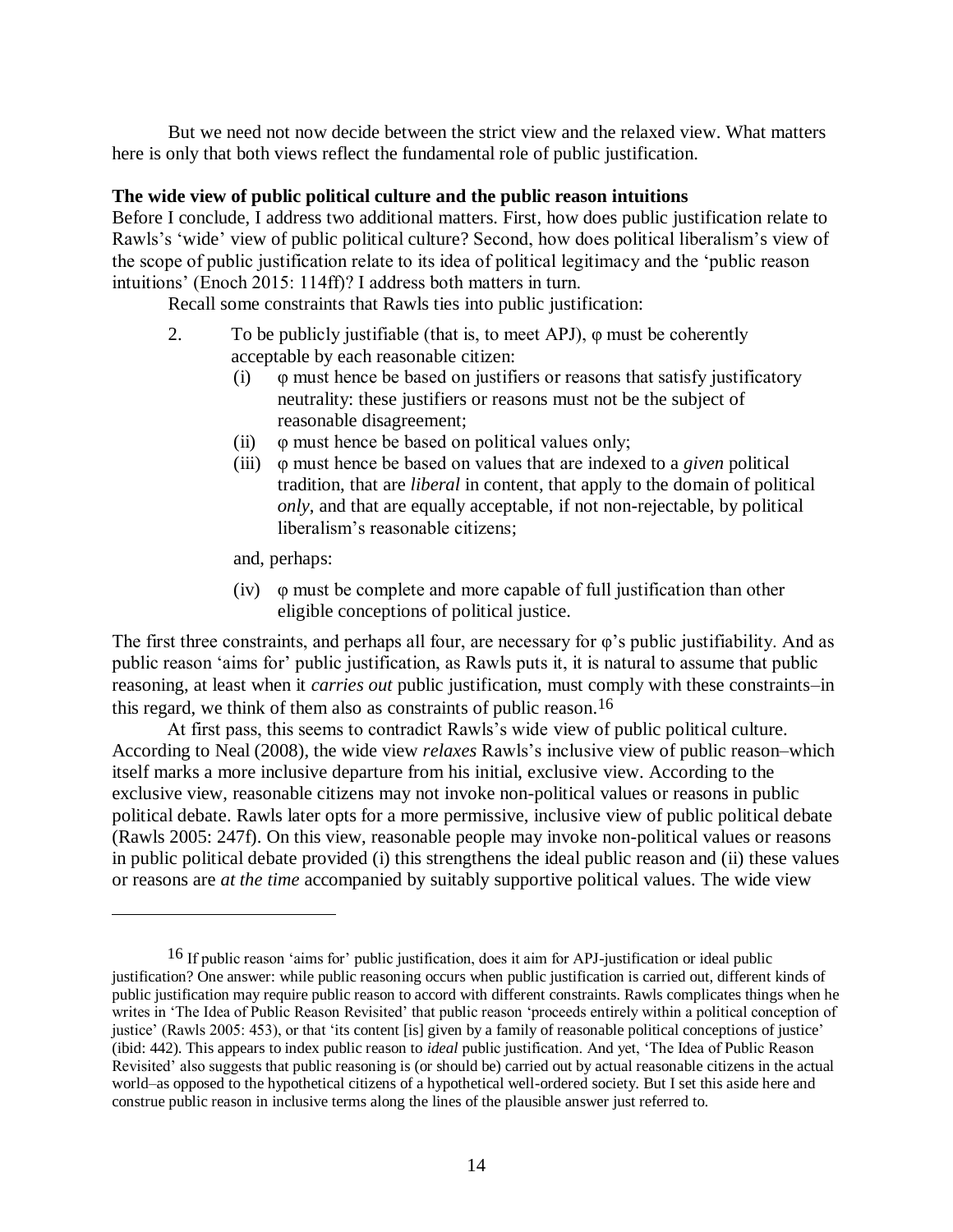finally relaxes this by replacing (ii) with the weaker condition that reasonable citizens must 'in due course' provide 'public reasons to support the principles and policies our comprehensive doctrine is said to support' (ibid: 453; see also 442, 462ff). Thus, Rawls concedes that reasonable citizens may invoke non-political values or reasons in public political debate so long as doing so remains suitably tethered to public reason.

But if public political debate invokes non-political values or non-public reasons, it cannot, or not only, instantiate reasoning that satisfies the constraints of public reason. Thus, is Rawls's wide view incompatible with these constraints? It is not. Recall what labels are in play: while Rawls proposes the exclusive and inclusive views as views of *public reason*, he refers to the wide view as a view of *public political culture* (Ibid.)*.* And he *contrasts* what people may do on the wide view and what they must do to satisfy the constraints of public reason (Rawls 2005: 455f, 461f). Thus, the shift in labels from 'public reason' to 'public culture' matters. It heralds that not all stretches of debate that instantiate public political culture–say, public political debate–must also instantiate public reason.

This prompts a way to reconcile Rawls's wide view with the constraints of public reason. We can understand the view in light of a distinction between two idioms or strands of public political debate, namely, (i) debate that (directly) aims for public justification and to which the constraints of public reason apply, and (ii) debate that does not (directly) aim for this and that need not meet these constraints. Accordingly, only type-(i)-debate instantiates public reason proper and must meet the relevant constraints. In light of (i) and (ii), the wide view does not entail that public political debate must always instantiate public reason, or must do so even when debate invokes non-political values or reasons. Instead, it articulates a more differentiated view of public political debate according to which such debate is not co-terminus with an exercise of public reason, and hence need not always meet the constraints of public reason (although the view would still assume that such debate must always remain tethered to public reason). This, I submit, is how we should understand Rawls's wide view of public political culture.

Not least, I relate APJ to political liberalism's idea of political legitimacy.<sup>17</sup> On Rawls's liberal principle of legitimacy (LPL), political power must be exercised 'in accordance with a constitution the essentials of which all citizens may reasonably be expected to endorse in the light of principles and ideals acceptable to them as reasonable and rational' (Rawls 2005: 217). Yet these must be principles and ideals that are justifiable *as* reasonable and rational within a conception of political justice that is reasonable (see Besch 1998, chapter V, and Besch 2013). And such a conception counts as reasonable only if it meets APJ–which reflects political liberalism's commitment to extend equal discursive respect to actual reasonable citizens. Thus: political power here is politically legitimate only if it is justifiable on the basis of a conception of political justice that is equally acceptable by all actual reasonable citizens.

Of course it is problematic to restrict from the outset (full) inclusion in the constituency of public justification to political liberalism's reasonable citizens–a point that has often been made. But note that it *is* compatible with political liberalism's understanding of the 'public reason intuitions' (Enoch 2015: 114ff). These intuitions amount to the view that political power can be reconciled with the freedom and equality of citizens only if it is equally justifiable to them. It has been argued that political liberalism cannot accommodate these intuitions since it is

<sup>17</sup> The remainder of this section follows Besch 2020.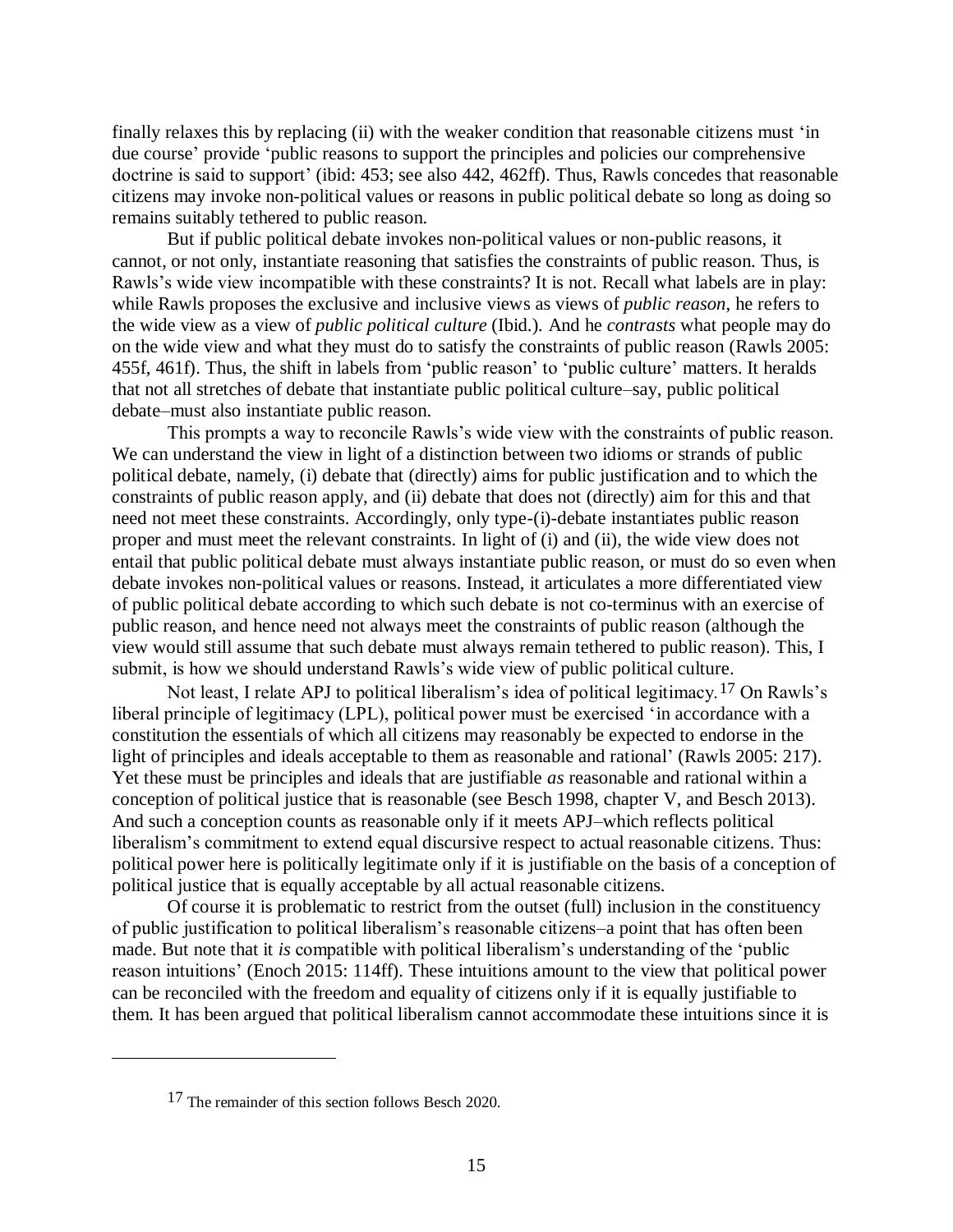at least initially committed to reconcile the freedom and equality of *all* citizens with political power (ibid: 122-126); but if such power is equally justifiable only to reasonable people, little is done to accommodate the freedom and equality of anyone else.

However, political liberalism sits better with a different interpretation. Following Macedo, it respects as 'free and equal  $(...)$  all those who pass certain threshold tests of reasonableness: we respect those whose disagreement with us does not impugn their reasonableness' (Macedo 1991: 47, 71). This suggests: political liberalism aims to reconcile with political power the freedom and equality *not* of everyone, but of every citizen that it *respects as free and equal*, namely, *reasonable citizens*. The point: political liberalism's restriction on the scope of discursive respect and hence its restriction on the constituency of actualist and fundamental public justification coheres with its public reason intuitions. Political liberalism indexes not only discursive respect and public justification to reasonableness, but also its attempt to reconcile political power with freedom and equality.

#### **Conclusion**

This discussion developed a reading of Rawls according to which an actualist idea of public justification plays a fundamental role in his political liberalism. According to this reading, Rawls's political liberalism holds that any conception of political justice, to be reasonable in the first place, must be equally acceptable coherently by actual reasonable citizens.

We found that Rawls's mature view of OP confirms the fundamental role of actualist public justification. OP's role depends on whether OP's results are suitably acceptable by the actual reasonable citizens from the perspective of whom any conception of political justice must coherently be acceptable in order to be reasonable in the first place.

Rawls-type *pro tanto* justification, too, ties in with actualist and fundamental public justification. We cannot know in terms of what values *pro tanto* justification must demonstrate completeness unless we know what values are suitably acceptable by relevant citizens. That Rawls's political values (and they alone) may enter the pool of values in terms of which completeness must be demonstrated springs from the stipulation that only these values are suitably acceptable by relevant people.

Next, full justification ties in with actualist public justification insofar as it tracks the priority Rawls attaches to equal acceptability by actual reasonable citizens. On the strict view, full justification is dominated by actualist and fundamental public justification. On the relaxed view, full justification can make a limited contribution to such justification if and when this is consistent with the aim of coherent acceptability by actual reasonable citizens.

Finally, the wide view of public political culture and the public reason intuitions cohere with actualist and fundamental public justification. The latter coheres with it insofar as political liberalism's view of political legitimacy requires merely that political power be reconciled with the freedom and equality of reasonable citizens. The former coheres with it as the wide view allows for more than one idiom of public political debate–where one idiom is, or can be, subject to the constraints of public reason as they spring from APJ.

All this supports the view that Rawls's political liberalism builds on an idea of actualist and fundamental public justification that extends discursive respect to actual reasonable citizens, or models their robust discursive equality.

In closing, I note that all this draws out limitations of Rawls's view: the constraints political liberalism imposes on actualist and fundamental public justification and on discursive respect limit its plausibility. APJ-justification coheres with a political and liberal view of justice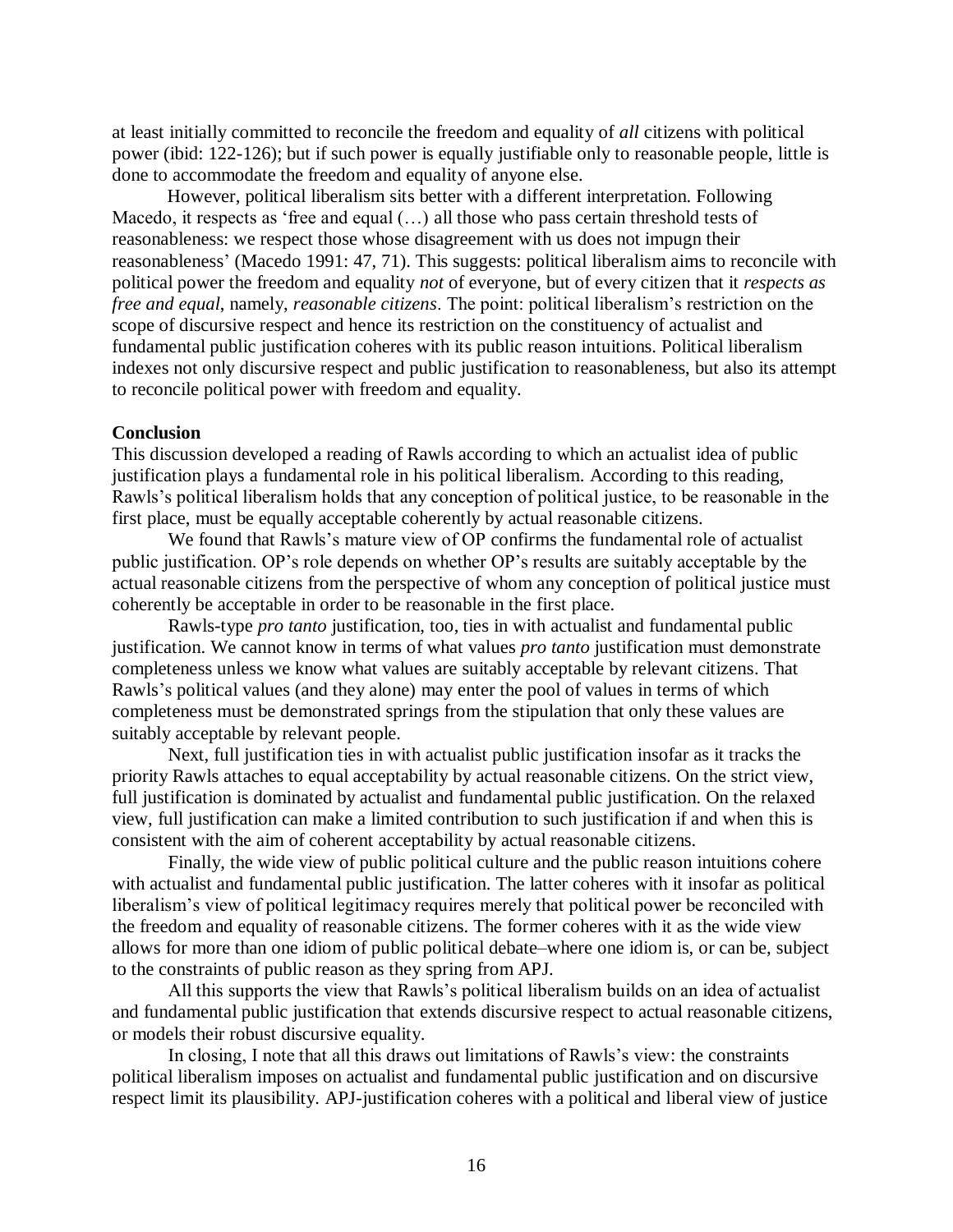since (i) APJ-justification includes within its scope on fully enfranchised footing only reasonable citizens, while Rawls stipulates that (ii) liberal political values, and they alone, are suitably acceptable by such citizens. Without (i) and (ii), the commitment to actualist and fundamental public justification seems to give expression to emancipatory and egalitarian values that might make the view attractive for many. With (i) and (ii), however, the view looks like a form of public dogma (see Besch 2012). This leaves us with questions. Suppose we reject (i) and (ii). What conception of political justice is publicly justifiable if we adopt a more inclusive view of the standpoint from which conceptions of political justice must equally be acceptable coherently, or a more inclusive view of the values that such a conception must contain? That is, how should political liberalism construe its underlying commitment to discursive respect and robust discursive equality? If we aim to salvage in Rawls's view what seems attractive, these issues are amongst the many that stand to be explored more.<sup>18</sup>

#### **References**

- Besch, T. M. (1998), *Über John Rawls' politischen Liberalismus*, Frankfurt am Main: Peter Lang.
- Besch, T. M. (2004), *On Practical Constructivism and Reasonableness*, PhD diss., University of Oxford.
- Besch, T. M. (2012), 'Political Liberalism, the Internal Conception, and the Problem of Public Dogma', *Philosophy and Public Issues*, 2: 1, pp. 153–77.
- Besch, T. M. (2013), 'On Political Legitimacy, Reasonableness, and Perfectionism', *Public Reason*, 5: 1, pp. 58-74.
- Besch, T. M. (2014), 'On Discursive Respect', *Social Theory and Practice*, 40: 2, pp. 207–31.
- Besch, T. M. (2019), 'On Robust Discursive Equality', *Dialogue*, 58: 3, 465–90.
- Besch, T. M. (2020), 'On Actualist and Fundamental Public Justification in Political Liberalism', *Philosophia*, 48, pp. 1777–99.
- Campos, P. F. (1994), 'Secular Fundamentalism', *Columbia Law Review*, 94: 6, pp. 1814–27.
- Enoch, D. (2015), 'Against Public Reason', in D. Sobel, P. Vallentyne, & S. Wall (eds.), *Oxford Studies in Political Philosophy* Vol 1, Oxford: Oxford University Press, pp. 112–44.
- Estlund, D. (1998), 'The Insularity of the Reasonable: Why Political Liberalism Must Admit the Truth', *Ethics*, 108: 2, pp. 252–75.
- Forst, R. (2017a), *Normativity and Power: Analyzing Social Orders of Justification*, Oxford: Oxford University Press.
- Forst, R. (2017b), 'Noumenal Alienation: Rousseau, Kant and Marx on the Dialectics of Self-Determination', *Kantian Review* 22: 4, pp. 523–51.
- Friedman, M. (2000), 'John Rawls and the Political Coercion of Unreasonable People', in V. Davion & C. Wolf (eds.), *The Idea of a Political Liberalism: Essays on Rawls*, (Oxford: Rowman & Littlefield, pp. 13–33.
- Gaus, G. (1996), *Justificatory Liberalism*. Oxford: Oxford University Press.
- Gaus, G. (1999), 'Reasonable Pluralism and the Domain of the Political: How the Weaknesses of John Rawls's Political Liberalism Can Be Overcome by a Justificatory Liberalism', *Inquiry*, 42: 2, pp. 259–84.

<sup>&</sup>lt;sup>18</sup> Elsewhere, I develop this line of criticism further and suggest changes to political liberalism that might help to accommodate it: see Besch 1998: chapter VII; 2004: part II.C; and Besch 2012 and 2013.